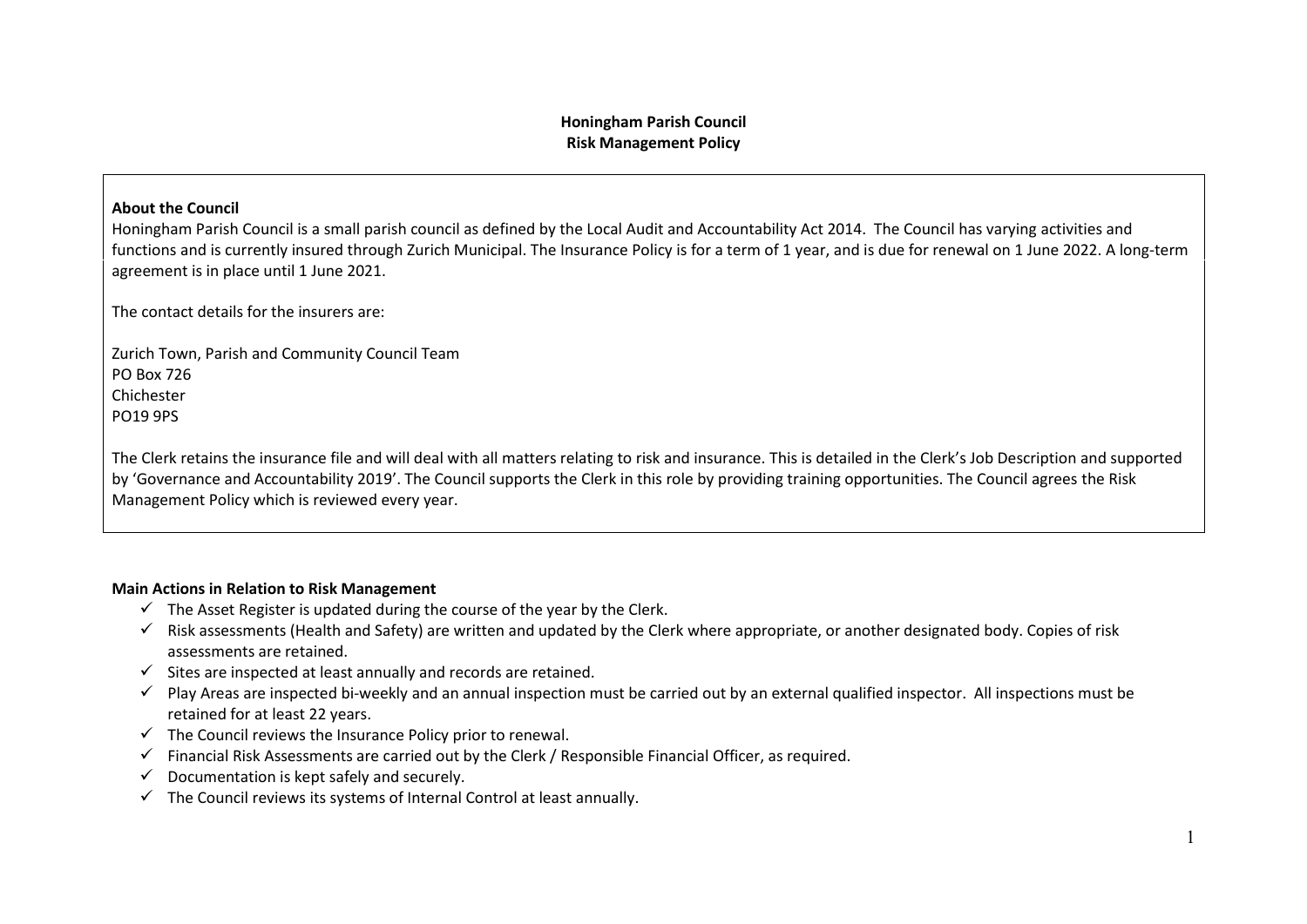## **Risk Assessment Matrix**

In order to assess the level of risk the following Risk Assessment Matrix has been utilised. Risk rating = Likelihood x Impact.

|            |                   |                | <b>Impact</b> |            |
|------------|-------------------|----------------|---------------|------------|
|            |                   | Negligible (1) | Moderate (2)  | Severe (3) |
| Likelihood | Unlikely (1)      | Low(1)         | Low(2)        | Medium (3) |
|            | Possible (2)      | Low(2)         | Medium (4)    | High $(6)$ |
|            | Highly Likely (3) | Medium (3)     | High $(6)$    | High(9)    |

Date agreed: 9<sup>th</sup> March 2022

Date to be reviewed: March 2023 (1 year from date of agreement)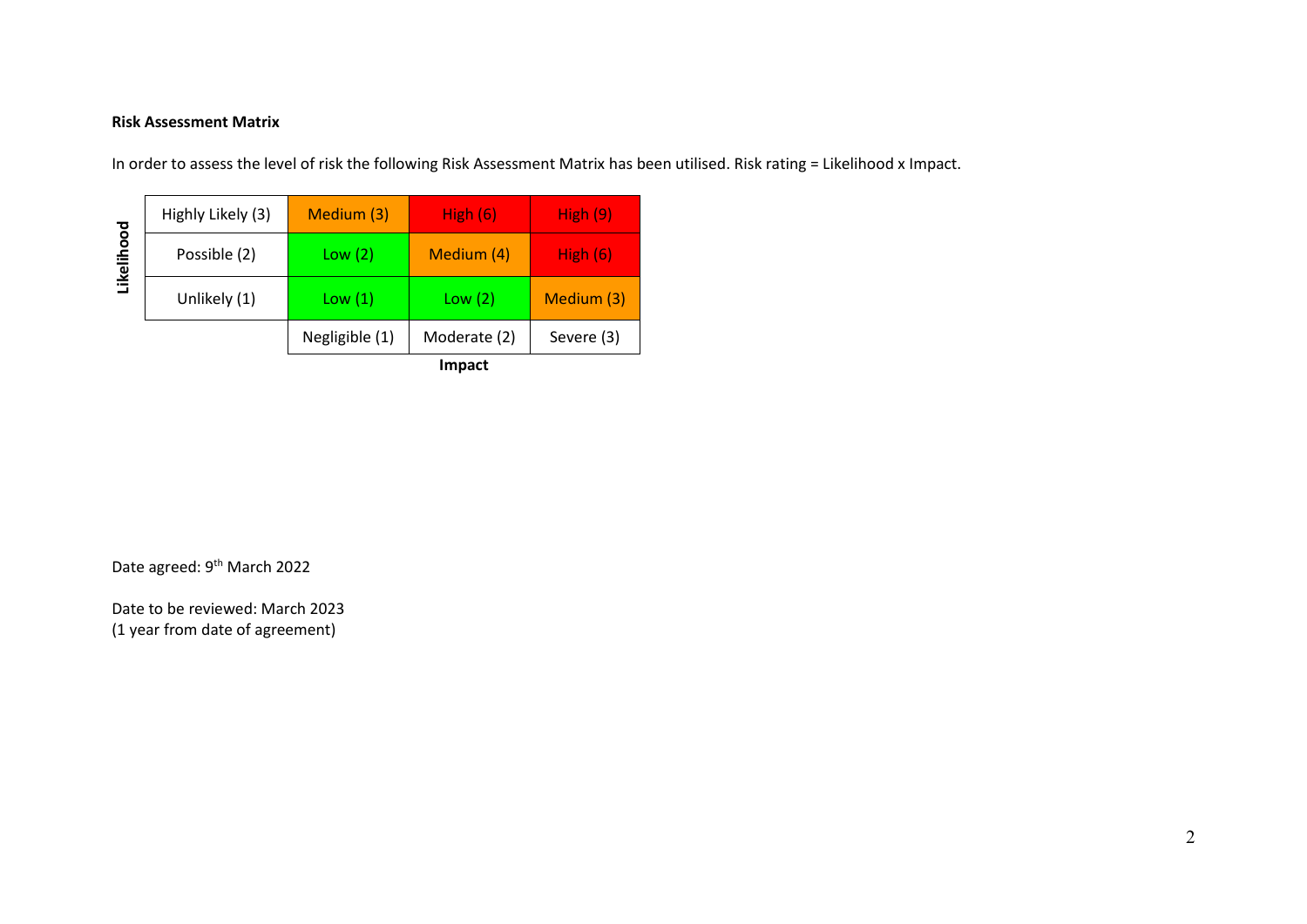# **The Risks identified for the Council:**

| <b>Aspect Affected</b><br><b>Risks and/or Aims</b> | Likelihood<br><b>Score (1-3)</b> | Impact<br><b>Score</b><br>$(1-3)$ | Risk Rating (Low, Medium, High) &<br><b>Summary of Risks</b>                                                                                                                                | <b>Action Required to Reduce Risk</b>                                                                                                                                                                                                                       | Person(s)<br><b>Responsible for</b><br><b>Action</b> |
|----------------------------------------------------|----------------------------------|-----------------------------------|---------------------------------------------------------------------------------------------------------------------------------------------------------------------------------------------|-------------------------------------------------------------------------------------------------------------------------------------------------------------------------------------------------------------------------------------------------------------|------------------------------------------------------|
|                                                    |                                  |                                   | <b>OPERATIONAL</b>                                                                                                                                                                          |                                                                                                                                                                                                                                                             |                                                      |
| Staff (Clerk)                                      | $\overline{2}$                   | $\overline{2}$                    | Medium (4)<br>Accident at work<br>$\bullet$<br>Long Term Sickness<br>Terminates employment<br>$\bullet$<br><b>Lifting Heavy Equipment</b><br>$\bullet$<br>Lone Working<br>Working from Home | Employer's Liability in place (Insurance<br>Policy - £10,000,000)<br>Lone Worker's Policy<br>Adequate budget to cover loss of<br>Clerk<br>Passwords available to Chairman for<br>emergency use                                                              | Clerk/Council                                        |
| Loss of Computer Records                           | $\overline{2}$                   | 3                                 | High $(6)$<br>Loss of historical records<br>$\bullet$<br>Council unable to meet<br>legal/regulatory<br>requirements                                                                         | Regular backups of files taken<br>Electronic files automatically backed<br>up via Onedrive (the Cloud)<br><b>Records Management Policy</b><br>Key documents available on website<br>Anti-virus software utilised                                            | Clerk/Council                                        |
| Loss of use of Village Hall for<br><b>Meetings</b> | $\mathbf{1}$                     | $\overline{2}$                    | Low $(2)$<br>Unable to hold scheduled<br>$\bullet$<br>Council meetings<br>Council unable to meet<br>legal/statutory<br>requirements                                                         | Alternative dates can be utilised or<br>meetings can be postponed.<br>If Village Hall out of use for a long<br>period of time (e.g. refurbishment) an<br>alternative venue would be required<br>(The Goat Shed has been offered for<br>use to the Council). | <b>Clerk</b>                                         |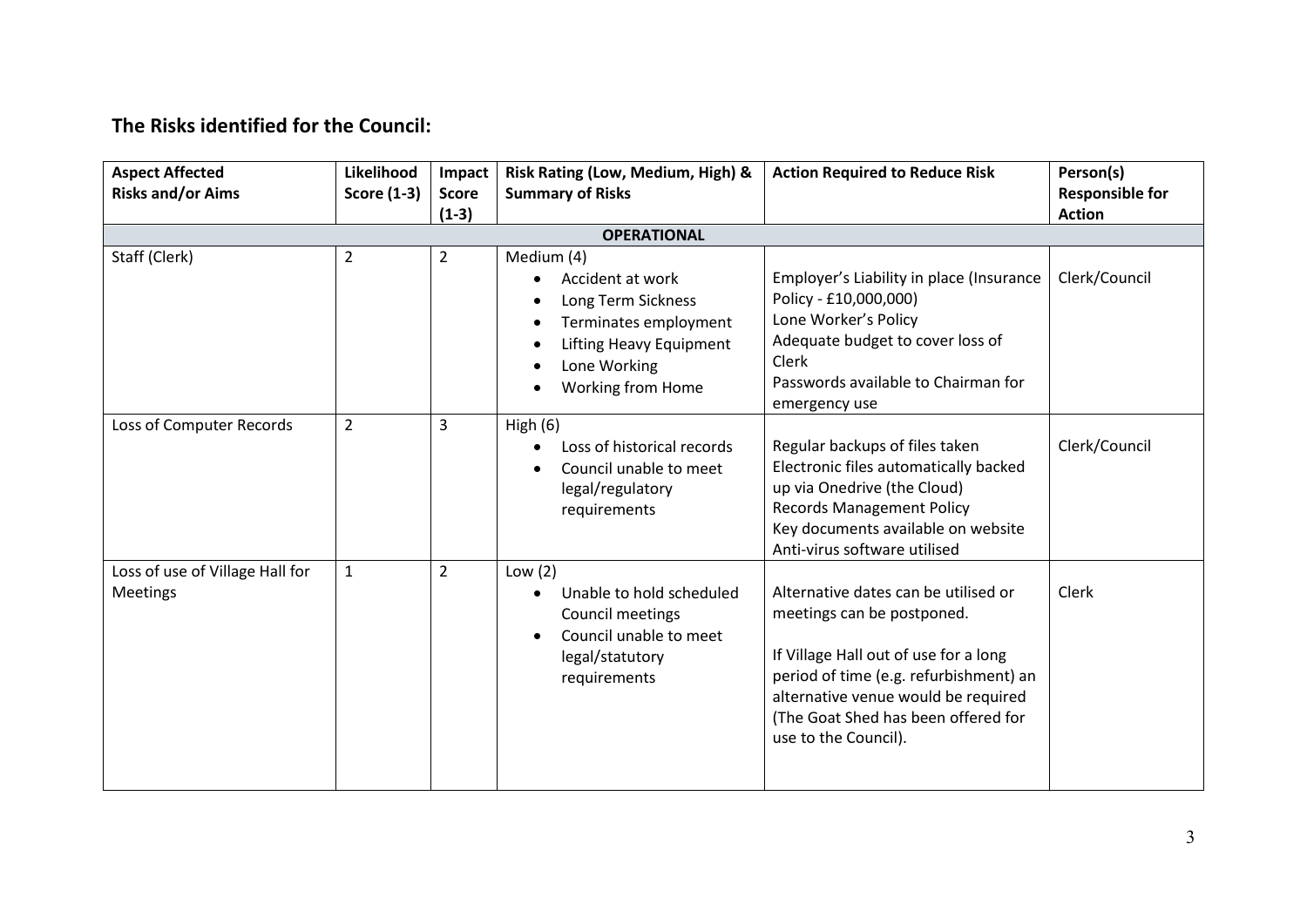| To ensure the safety of        | $\mathbf{1}$   | $\overline{2}$ | Low $(2)$            |                                         |                     |
|--------------------------------|----------------|----------------|----------------------|-----------------------------------------|---------------------|
| members of the public          |                |                | Accident             | Public Liability Insurance (Insurance   | Clerk/Council/      |
| attending meetings and/or      |                |                | Incident             | Policy - £10,000,000)                   | <b>Village Hall</b> |
| events organised by the Parish |                |                | Illness              | Visual Inspection of building and/or    | Management          |
| Council                        |                |                | Fire in building     | furniture/equipment                     | Committee/Event     |
|                                |                |                | General              | Standing Orders in place                | Organisers          |
|                                |                |                |                      | First Aider in place for larger events. |                     |
|                                |                |                |                      | Mobile phone accessible to contact      |                     |
|                                |                |                |                      | emergency services.                     |                     |
|                                |                |                |                      | Ensure Fire Exits are clearly marked    |                     |
|                                |                |                |                      | and accessible. Mobile phone            |                     |
|                                |                |                |                      | accessible to contact emergency         |                     |
|                                |                |                |                      | services.                               |                     |
|                                |                |                |                      | A separate Risk Assessment is           |                     |
|                                |                |                |                      | completed for any larger events.        |                     |
| Playing Field including Play   | $\overline{2}$ | 3              | High $(6)$           |                                         |                     |
| Area Equipment & Outdoor       |                |                | Accident on site     | Public Liability Insurance (Insurance   | Clerk/Council       |
| Table Tennis table             |                |                | (trips/falls/injury) | Policy - £10,000,000)                   |                     |
|                                |                |                | Vandalism            | Bi-weekly visual inspection which is    |                     |
|                                |                |                |                      | recorded, any defaults/damage dealt     |                     |
|                                |                |                |                      | with immediately.                       |                     |
|                                |                |                |                      | Equipment complied with regulations     |                     |
|                                |                |                |                      | at time of installation.                |                     |
|                                |                |                |                      | Annual Professional Inspection          |                     |
|                                |                |                |                      | undertaken (Inspection typically takes  |                     |
|                                |                |                |                      | place in June)                          |                     |
|                                |                |                |                      | Warning signs displayed in area         |                     |
| <b>Bowling Green</b>           | $\mathbf{1}$   | 3              | Medium (4)           |                                         |                     |
| (site not currently used, gate |                |                | Accident on site     | Public Liability Insurance (Insurance   | Clerk/Council       |
| locked to prevent access)      |                |                | (trips/falls/injury) | Policy - £10,000,000)                   |                     |
|                                |                |                | Vandalism            | Monthly visual inspection of area.      |                     |
|                                |                |                |                      | Monthly visual inspection of area.      |                     |
|                                |                |                |                      | Gate to remain locked, no access to     |                     |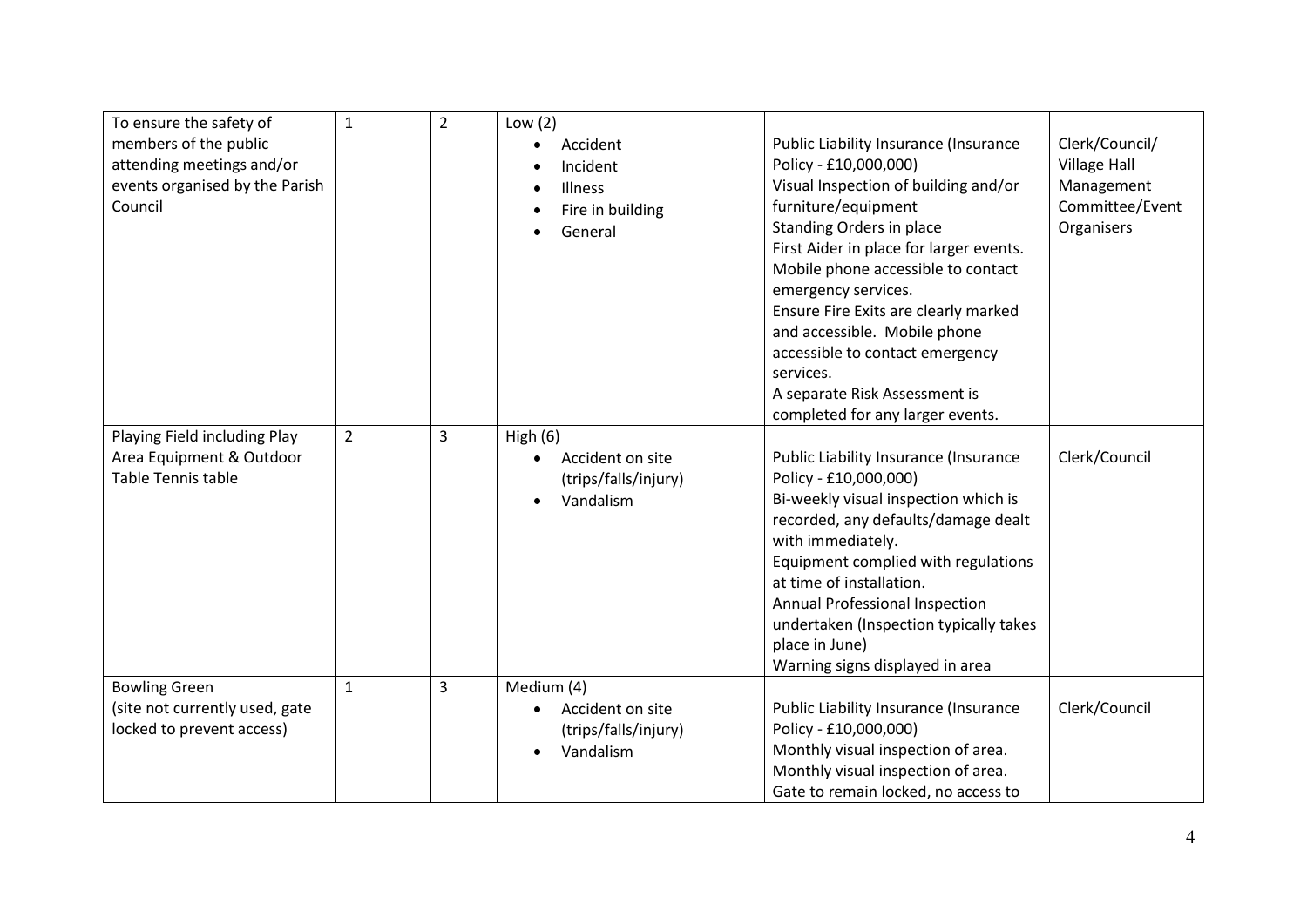|                                                                                                              |                |                |                                                                                                    | public.                                                                                                                                                                                                                                                                                                                                                         |              |
|--------------------------------------------------------------------------------------------------------------|----------------|----------------|----------------------------------------------------------------------------------------------------|-----------------------------------------------------------------------------------------------------------------------------------------------------------------------------------------------------------------------------------------------------------------------------------------------------------------------------------------------------------------|--------------|
| Phone Box (owned by Parish<br>Council and converted to<br><b>Public Information Point)</b>                   | $\mathbf{1}$   | $\overline{2}$ | Low $(2)$<br>Accident on site<br>$\bullet$<br>(trips/falls/injury)<br>Vandalism                    | Public Liability Insurance (Insurance<br>Policy - £10,000,000)<br>Inspection every 3 months, any<br>damage reported to Clerk to be<br>rectified.                                                                                                                                                                                                                | Clerk        |
| Dog Bins (owned by Broadland<br>District Council, monitored<br>regularly by the Parish Council<br>for risks) | $\overline{2}$ | $\overline{2}$ | Medium (4)<br>Injury from damaged dog<br>$\bullet$<br>bin<br>Handling hazardous waste<br>Vandalism | Public Liability Insurance (Insurance<br>Policy - £10,000,000)<br>Dog bin checked every 3 months, any<br>damage reported to Clerk<br>immediately to be rectified.<br>Dog bin must have functioning lid, any<br>damage reported to Clerk<br>immediately to be rectified.<br>Only approved contractors to empty<br>waste from bin (Broadland District<br>Council) | Clerk        |
| Other Parish Council owned<br>Assets (E.g. Village Sign/Grit<br>Bin/Noticeboards/defibrillator)              | $\mathbf{1}$   | $\overline{2}$ | Low $(2)$<br>Accident on site<br>$\bullet$<br>(trips/falls/injury)<br>Vandalism                    | Public Liability Insurance (Insurance<br>Policy - £10,000,000)<br>Visual inspection of assets carried out<br>every 3 months. Any damage reported<br>to Clerk immediately to be rectified.<br>Defibrillator battery and electrode<br>pads replaced before expiry or if used.                                                                                     | <b>Clerk</b> |
| Contractors (including grass<br>cutting contractor)                                                          | $\overline{2}$ | $\overline{2}$ | Medium (4)<br>Public accident                                                                      | Public Liability Insurance (Insurance<br>Policy - £10,000,000)<br>Contractors own Public Liability<br>Insurance                                                                                                                                                                                                                                                 | Clerk        |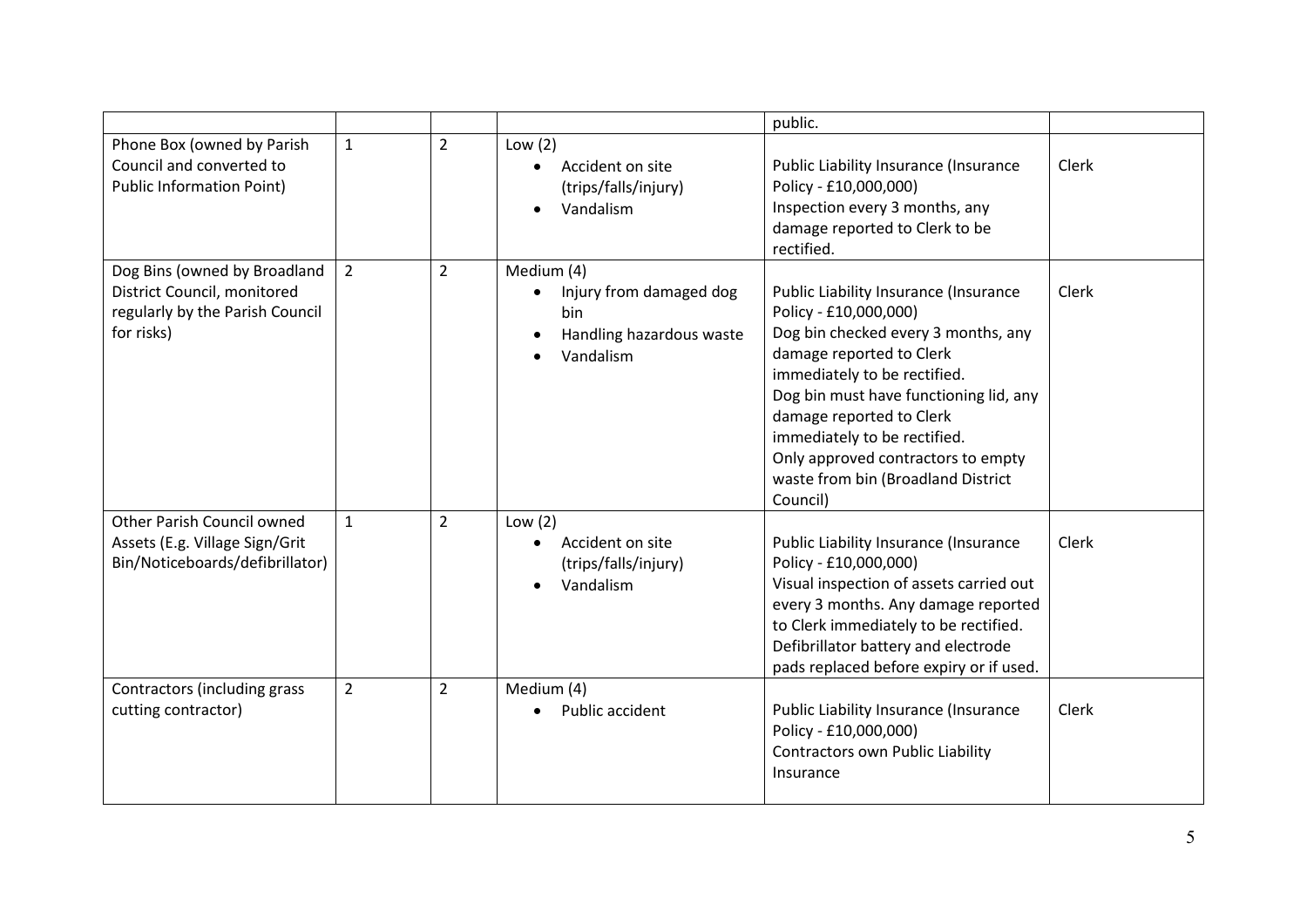| <b>Volunteer Contractors</b>       | $\overline{2}$ | $\overline{3}$ | High $(6)$                           |                                         |                      |
|------------------------------------|----------------|----------------|--------------------------------------|-----------------------------------------|----------------------|
| (parishioners/councillors who      |                |                | Accident on site                     | Public Liability Insurance (Insurance   | Clerk                |
| assist with general village        |                |                | (trips/falls/injury)                 | Policy - £10,000,000)                   |                      |
| maintenance)                       |                |                |                                      | Safety equipment provided where         |                      |
|                                    |                |                |                                      | required.                               |                      |
|                                    |                |                |                                      | Training provided where required.       |                      |
|                                    |                |                |                                      | Risk assessments carried out.           |                      |
| <b>SAM2 Speed Signs</b>            | $\overline{2}$ | 3              | High $(6)$                           |                                         |                      |
| (operational on a rota, for a      |                |                | Roadside Accident                    | Public Liability Insurance (Insurance   | Clerk/Council/       |
| max of 4 weeks at a time.          |                |                | (trips/falls/injury)                 | Policy - £10,000,000)                   | Volunteers           |
| <b>Volunteers and Councillors)</b> |                |                |                                      | A minimum of 2 people to assist with    |                      |
|                                    |                |                | Lifting Heavy Equipment<br>$\bullet$ | installation/removal of SAM2 signs.     |                      |
|                                    |                |                |                                      |                                         |                      |
|                                    |                |                |                                      | High Vis jackets to be worn due to lack |                      |
|                                    |                |                |                                      | of suitable footpath at locations.      |                      |
|                                    |                |                |                                      | Inspections to be carried out weekly    |                      |
|                                    |                |                |                                      | when battery changed for any damage     |                      |
|                                    |                |                |                                      | to sign and reported to Clerk           |                      |
|                                    |                |                |                                      | immediately to be rectified.            |                      |
| Litter Picking (Volunteer          | $\overline{2}$ | $\overline{2}$ | Medium (4)                           |                                         |                      |
| Councillors and parishioners)      |                |                | Roadside Accident<br>٠               | All volunteers to wear High Vis jackets | Clerk/Litter Picking |
|                                    |                |                | Lifting Heavy Bin bags               | and work in pairs. Litter pick          | Coordinator          |
|                                    |                |                | Accident (trips/falls/injury)        | organiser to allocate locations to      | (nominated           |
|                                    |                |                |                                      | individuals and sign in/out. Where      | volunteer)           |
|                                    |                |                |                                      | possible volunteers to have own         |                      |
|                                    |                |                |                                      | mobile phones with them to contact      |                      |
|                                    |                |                |                                      | emergency services if needed.           |                      |
|                                    |                |                |                                      | Provision of suitable equipment to      |                      |
|                                    |                |                |                                      |                                         |                      |
|                                    |                |                |                                      | assist with carrying bin bags.          |                      |
|                                    |                |                |                                      | Public Liability Insurance (Insurance   |                      |
|                                    |                |                |                                      | Policy - £10,000,000)                   |                      |
|                                    |                |                |                                      | Advice and support available from       |                      |
|                                    |                |                |                                      | District Council.                       |                      |
|                                    |                |                |                                      |                                         |                      |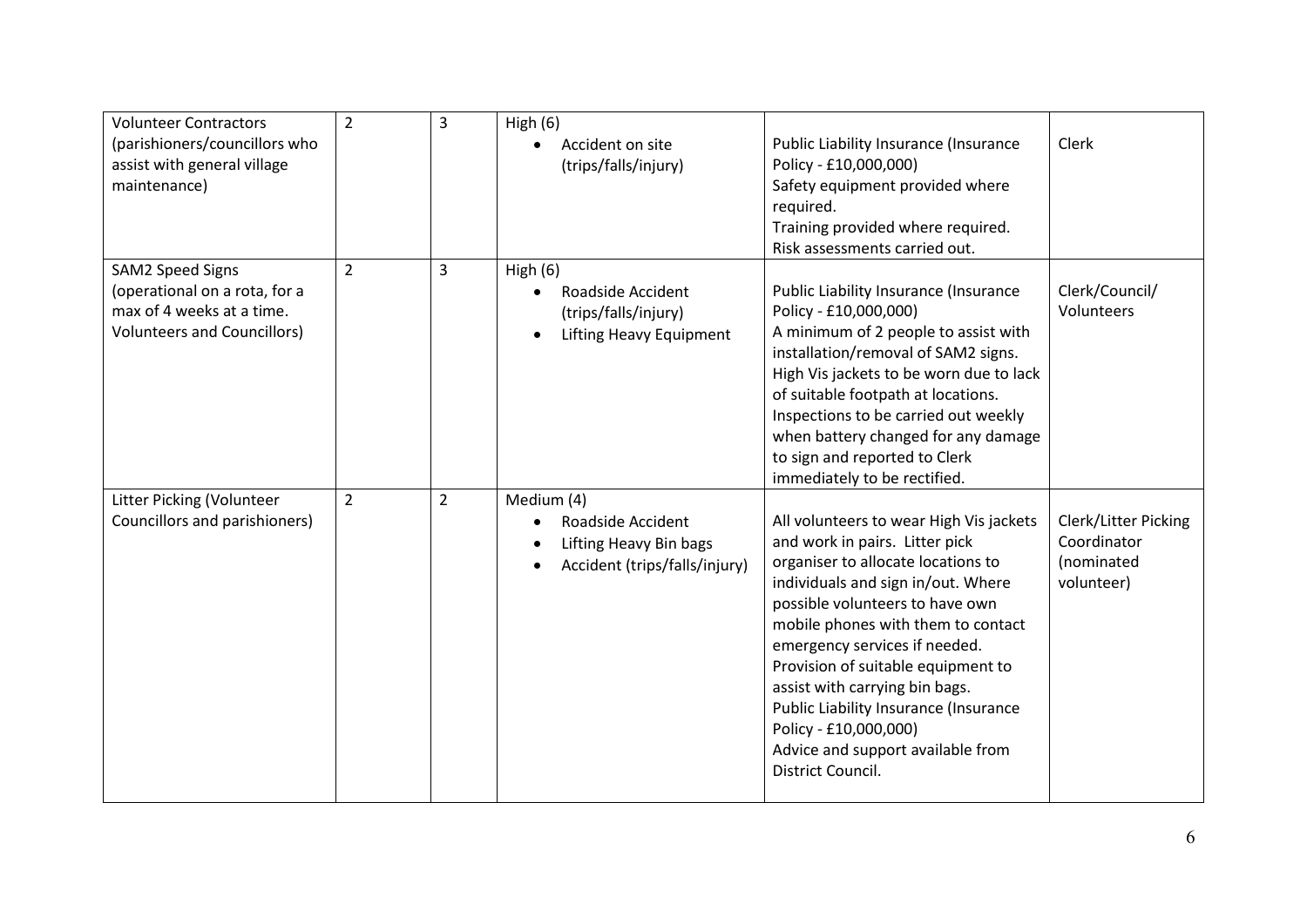| Village Hall, car park and drive.<br>(Building is owned by the<br>Parish Council and run and<br>insured by the Village Hall<br>Management Committee who<br>have overall responsibility for<br>all aspects of the building. The<br>Parish Council are responsible<br>for the drive) | $\overline{2}$ | $\overline{2}$ | Medium (4)<br>Roadside Accident<br>Accident (trips/falls/injury)                                       | Public Liability Insurance (Insurance<br>Policy - £10,000,000)<br>Security lights on outside of building<br>Warning signs installed on drive<br>Visibility Mirror installed on drive<br>Nominated Parish Councillor on<br>Village Hall Management Committee                         | <b>Village Hall</b><br>Management<br>Committee/Clerk/<br>Council |
|------------------------------------------------------------------------------------------------------------------------------------------------------------------------------------------------------------------------------------------------------------------------------------|----------------|----------------|--------------------------------------------------------------------------------------------------------|-------------------------------------------------------------------------------------------------------------------------------------------------------------------------------------------------------------------------------------------------------------------------------------|------------------------------------------------------------------|
|                                                                                                                                                                                                                                                                                    |                |                | <b>FINANCIAL</b>                                                                                       |                                                                                                                                                                                                                                                                                     |                                                                  |
| Cash flow and end of year<br>balance                                                                                                                                                                                                                                               | $\overline{2}$ | $\overline{2}$ | Medium (4)                                                                                             | <b>Budget prepared</b><br><b>Budget Monitoring document</b><br>provided to members at mid-year<br>Reserve funds allocated & recorded<br>Fidelity Guarantee in place<br>Internal Controls in place<br>Policies reviewed annually                                                     | Clerk/RFO/Council                                                |
| Handling of cash                                                                                                                                                                                                                                                                   | $\overline{2}$ | $\overline{2}$ | Medium (4)<br>Loss of cash<br>$\bullet$<br>Risk to those carry large<br>sums of money to bank<br>Fraud | Two people designated to count and<br>bank significant amounts of cash<br>Insurance cover for retention of cash<br><b>Financial Regulations adopted</b><br>Appropriate storage provided for<br>temporary handling of cash (e.g.<br>locked money tin)<br>Fidelity Guarantee in place | Clerk/RFO/<br>Councillor                                         |
| Audit challenges                                                                                                                                                                                                                                                                   | $\overline{2}$ | $\overline{2}$ | Medium (4)<br>Audit not completed<br>successfully                                                      | Audit control policies in place and<br>reviewed<br>Experienced and appropriate Internal<br>Auditor appointed                                                                                                                                                                        | Clerk/RFO/Council                                                |